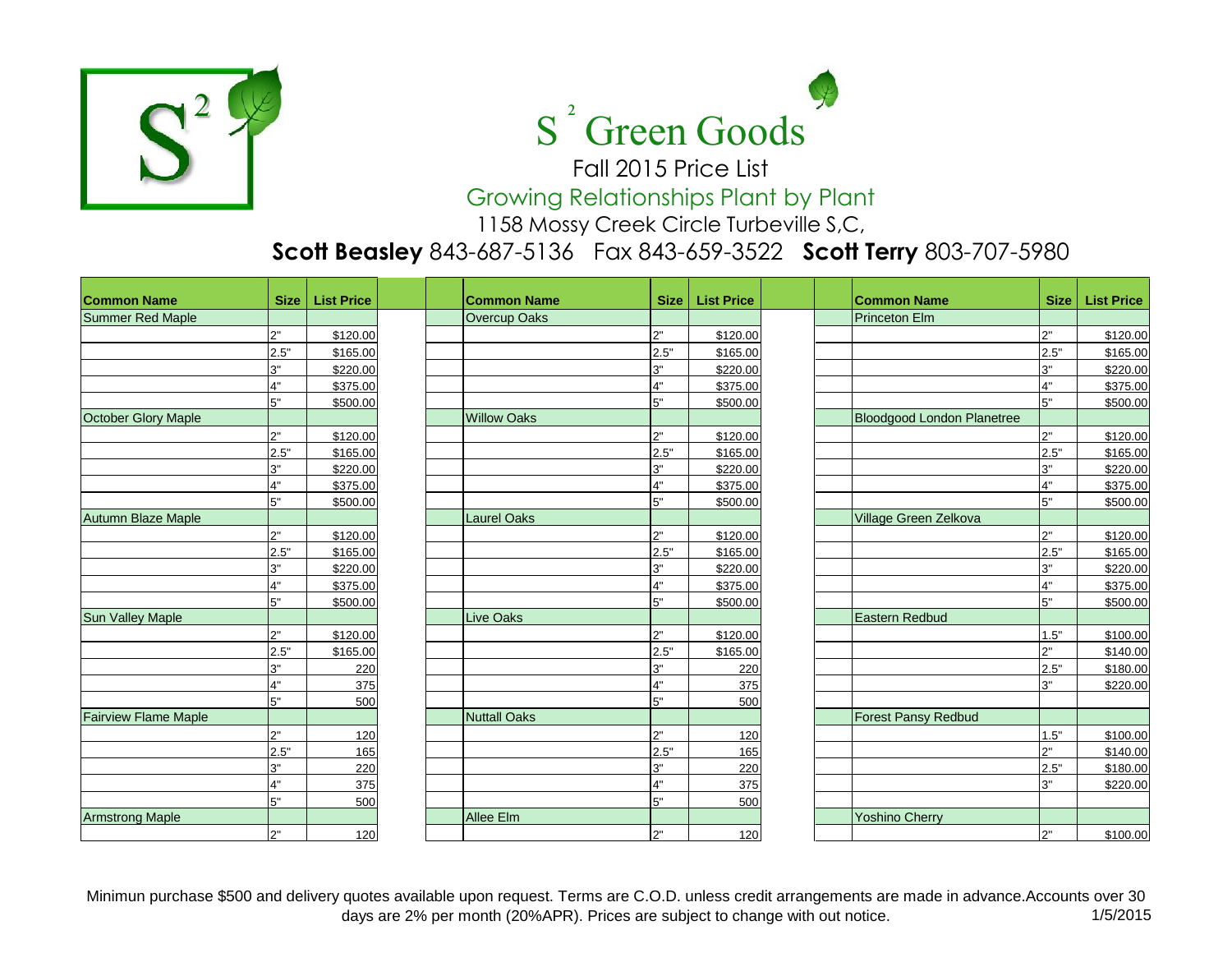|                                       | 2.5" | 165 |
|---------------------------------------|------|-----|
|                                       | 3"   | 220 |
|                                       | 4"   | 375 |
|                                       | 5"   | 500 |
| <b>Autumn Flame Maple</b>             |      |     |
|                                       | 2"   | 120 |
|                                       | 2.5" | 165 |
|                                       | 3"   | 220 |
|                                       | 4"   | 375 |
|                                       | 5"   | 500 |
| <b>Aeryn Trident Maple</b>            |      |     |
|                                       | 2"   | 120 |
|                                       | 2.5" | 165 |
|                                       | 3"   | 220 |
|                                       | 4"   | 375 |
|                                       | 5"   | 500 |
|                                       |      |     |
| <b>Weeping Willow</b>                 |      |     |
|                                       | 2"   | 120 |
|                                       | 2.5" | 165 |
|                                       | 3"   | 220 |
|                                       | 4"   | 375 |
|                                       | 5"   | 500 |
| Canada Red Choke Cherry               |      |     |
|                                       | 2"   | 100 |
|                                       | 2.5" | 140 |
|                                       | 3"   | 180 |
|                                       |      |     |
|                                       |      |     |
| <b>Black Gum</b>                      |      |     |
|                                       | 2"   | 120 |
|                                       | 2.5" | 165 |
|                                       | 3"   | 220 |
|                                       | 4"   | 375 |
|                                       |      |     |
| <b>Autumn Brilliance Serviceberry</b> |      |     |
|                                       | 6'   | 125 |
|                                       | 8'   | 200 |
|                                       | 10'  |     |
|                                       | 12'  | 300 |
| <b>Leyland Cypress</b>                |      | 400 |
|                                       |      |     |
|                                       | 6'   | 100 |
|                                       | 8'   | 125 |
|                                       | 10'  | 150 |
|                                       | 12'  | 200 |
| Green Giant Arb.                      |      |     |
|                                       | R,   | 100 |

|                                       | 2.5" | 165 |                         | 2.5" | 165 |                             | 2.5" | \$140.00 |
|---------------------------------------|------|-----|-------------------------|------|-----|-----------------------------|------|----------|
|                                       | 3"   | 220 |                         | 3"   | 220 |                             | 3"   | \$180.00 |
|                                       | 4"   | 375 |                         | 4"   | 400 |                             | 4"   | \$225.00 |
|                                       | 5"   | 500 |                         | 5"   | 500 |                             |      |          |
| Autumn Flame Maple                    |      |     | Bosque Elm              |      |     | <b>Kwanzan Cherry</b>       |      |          |
|                                       | 2"   | 120 |                         | 2"   | 120 |                             | 2"   | \$100.00 |
|                                       | 2.5" | 165 |                         | 2.5" | 165 |                             | 2.5" | \$140.00 |
|                                       | 3"   | 220 |                         | 3"   | 220 |                             | 3"   | \$180.00 |
|                                       | 4"   | 375 |                         | 4"   | 400 |                             | 4"   | \$225.00 |
|                                       | 5"   | 500 |                         | 5"   | 500 |                             |      |          |
| Aeryn Trident Maple                   |      |     | Athena Elm              |      |     | <b>Snow Fountain Cherry</b> |      |          |
|                                       | 2"   | 120 |                         | 2"   | 120 |                             | 2"   | \$100.00 |
|                                       | 2.5" | 165 |                         | 2.5" | 165 |                             | 2.5" | \$140.00 |
|                                       | 3"   |     |                         | 3"   |     |                             | 3"   |          |
|                                       | 4"   | 220 |                         | 4"   | 220 |                             | 4"   | \$180.00 |
|                                       |      | 375 |                         |      | 400 |                             |      | \$225.00 |
|                                       | 5"   | 500 |                         | 5"   | 500 |                             |      |          |
|                                       |      |     |                         |      |     |                             |      |          |
| <b>Weeping Willow</b>                 |      |     | <b>Okame Cherry</b>     |      |     | <b>Thundercloud Plum</b>    |      |          |
|                                       | 2"   | 120 |                         | つ"   | 100 |                             | 1.5" | \$75.00  |
|                                       | 2.5" | 165 |                         | 2.5" | 140 |                             | 2"   | \$100.00 |
|                                       | 3"   | 220 |                         | 3"   | 180 |                             | 2.5" | \$140.00 |
|                                       | 4"   | 375 |                         | 4"   | 225 |                             | 3"   | \$180.00 |
|                                       | 5"   | 500 |                         |      |     |                             |      |          |
| Canada Red Choke Cherry               |      |     | Krauter Vesuvious Plum  |      |     | Swamp White Oak             |      |          |
|                                       | 2"   | 100 |                         | ን"   | 100 |                             | 2"   | \$120.00 |
|                                       | 2.5" | 140 |                         | 2.5" | 140 |                             | 2.5" | \$165.00 |
|                                       | 3"   | 180 |                         | 3"   | 180 |                             | 3"   | \$220.00 |
|                                       |      |     |                         |      |     |                             | 4"   | \$400.00 |
|                                       |      |     |                         |      |     |                             | 5"   | \$500.00 |
| <b>Black Gum</b>                      |      |     | Duraheat River Birch    |      |     | <b>Loblolly Pine</b>        |      |          |
|                                       | 2"   | 120 |                         | 8'   | 85  |                             | 8'   | \$100.00 |
|                                       | 2.5" | 165 |                         | 10'  | 100 |                             | 10'  | \$125.00 |
|                                       | 3"   | 220 |                         | 12'  | 125 |                             | 12'  | \$150.00 |
|                                       | 4"   | 375 |                         | 14'  | 150 |                             | 14'  | \$175.00 |
|                                       |      |     |                         |      |     |                             | 16'  | \$200.00 |
| <b>Autumn Brilliance Serviceberry</b> |      |     | Sweet Viburnum          |      |     | New Bradford Pear           |      |          |
|                                       | 6'   | 125 |                         | 6'   | 95  |                             | つ"   | \$100.00 |
|                                       | 8'   | 200 |                         | 8'   | 150 |                             | 2.5" | \$140.00 |
|                                       | 10'  | 300 |                         | 10'  | 175 |                             | 3"   | \$180.00 |
|                                       | 12'  | 400 |                         |      |     |                             | 4"   | \$225.00 |
| <b>Leyland Cypress</b>                |      |     | Emerald Green Arb.      |      |     | Nigra Arborvitae            |      |          |
|                                       | 6'   | 100 |                         | 6'   | 100 |                             | 6'   | \$100.00 |
|                                       | 8'   | 125 |                         | 8'   | 125 |                             | 8'   | \$125.00 |
|                                       | 10'  | 150 |                         | 10'  | 150 |                             | 10'  | \$150.00 |
|                                       | 12'  | 200 |                         | 12'  | 200 |                             | 12'  | \$200.00 |
| Green Giant Arb.                      |      |     | <b>Torulosa Juniper</b> |      |     | Cryptomeria Japonica        |      |          |
|                                       | 6'   | 100 |                         | 6'   | 100 |                             | 6'   | \$125.00 |
|                                       |      |     |                         |      |     |                             |      |          |

| 2.5"                               | 165   |                               | 2.5" | 165   |                             | 2.5"       | \$140.00 |
|------------------------------------|-------|-------------------------------|------|-------|-----------------------------|------------|----------|
| 3"                                 | 220   |                               | 3"   | 220   |                             | 3"         | \$180.00 |
|                                    | 375   |                               | 4"   | 400   |                             | 4"         | \$225.00 |
| 4"<br>5"                           | 500   |                               | 5"   | 500   |                             |            |          |
|                                    |       | <b>Bosque Elm</b>             |      |       | <b>Kwanzan Cherry</b>       |            |          |
|                                    | 120   |                               | 2"   | 120   |                             | 2"         | \$100.00 |
| $\frac{2}{2.5}$ "                  | 165   |                               | 2.5" | 165   |                             | 2.5"       | \$140.00 |
|                                    | 220   |                               | 3"   | 220   |                             | 3"         | \$180.00 |
| 3"<br>4"<br>5"                     | 375   |                               | 4"   | 400   |                             | 4"         | \$225.00 |
|                                    | 500   |                               | 5"   | 500   |                             |            |          |
|                                    |       | Athena Elm                    |      |       | <b>Snow Fountain Cherry</b> |            |          |
| $2^{\circ}$                        | 120   |                               | 2"   | 120   |                             | 2"         | \$100.00 |
| 2.5"                               | 165   |                               | 2.5" | 165   |                             | 2.5"       | \$140.00 |
|                                    | 220   |                               | 3"   | 220   |                             | 3"         | \$180.00 |
| $\frac{3}{4}$ "<br>$\frac{4}{5}$ " | 375   |                               | 4"   | 400   |                             | 4"         | \$225.00 |
|                                    |       |                               | 5"   |       |                             |            |          |
|                                    | 500   |                               |      | 500   |                             |            |          |
|                                    |       | <b>Okame Cherry</b>           |      |       | <b>Thundercloud Plum</b>    |            |          |
|                                    |       |                               | 2"   |       |                             |            |          |
| 2"                                 | 120   |                               |      | 100   |                             | 1.5"       | \$75.00  |
| 2.5"                               | 165   |                               | 2.5" | 140   |                             | 2"         | \$100.00 |
| $\frac{3}{4}$ "<br>$\frac{4}{5}$ " | 220   |                               | 3"   | 180   |                             | 2.5"       | \$140.00 |
|                                    | 375   |                               | 4"   | 225   |                             | 3"         | \$180.00 |
|                                    | 500   |                               |      |       |                             |            |          |
|                                    |       | <b>Krauter Vesuvious Plum</b> |      |       | Swamp White Oak             |            |          |
| 2"                                 | 100   |                               | 2"   | 100   |                             | 2"         | \$120.00 |
| 2.5"                               | 140   |                               | 2.5" | 140   |                             | 2.5"       | \$165.00 |
| 3"                                 | 180   |                               | 3"   | 180   |                             | 3"         | \$220.00 |
|                                    |       |                               |      |       |                             | 4"         | \$400.00 |
|                                    |       |                               |      |       |                             | 5"         | \$500.00 |
|                                    |       | Duraheat River Birch          |      |       | <b>Loblolly Pine</b>        |            |          |
| 2"                                 | 120   |                               | 8'   | 85    |                             | 8'         | \$100.00 |
| 2.5"                               | 165   |                               | 10'  | 100   |                             | 10'        | \$125.00 |
| 3"<br>4"                           | 220   |                               | 12'  | 125   |                             | 12'        | \$150.00 |
|                                    | 375   |                               | 14'  | 150   |                             | 14'        | \$175.00 |
|                                    |       |                               |      |       |                             | 16'        | \$200.00 |
|                                    |       | <b>Sweet Viburnum</b>         |      |       | <b>New Bradford Pear</b>    |            |          |
| 6 <sup>'</sup>                     | 125   |                               | 6'   | 95    |                             | 2"         | \$100.00 |
| 8'                                 | 200   |                               | 8'   | 150   |                             | 2.5"       | \$140.00 |
| 10'                                | 300   |                               | 10'  | 175   |                             | 3"         | \$180.00 |
| 12'                                | 400   |                               |      |       |                             | 4"         | \$225.00 |
|                                    |       | Emerald Green Arb.            |      |       | Nigra Arborvitae            |            |          |
| 6'                                 | 100   |                               | 6'   | 100   |                             | 6'         | \$100.00 |
| 8'                                 | $125$ |                               | 8'   | $125$ |                             | 8'         | \$125.00 |
| 10'                                | 150   |                               | 10'  | 150   |                             | 10'        | \$150.00 |
| 12'                                | 200   |                               | 12'  | 200   |                             | 12'        | \$200.00 |
|                                    |       | <b>Torulosa Juniper</b>       |      |       | Cryptomeria Japonica        |            |          |
| 6'                                 | 100   |                               | 6'   | 100   |                             | $6^\prime$ | \$125.00 |
|                                    |       |                               |      |       |                             |            |          |

Minimun purchase \$500 and delivery quotes available upon request. Terms are C.O.D. unless credit arrangements are made in advance.Accounts over 30<br>1/5/2015 days are 2% per month (20%APR). Prices are subject to change with days are 2% per month (20%APR). Prices are subject to change with out notice.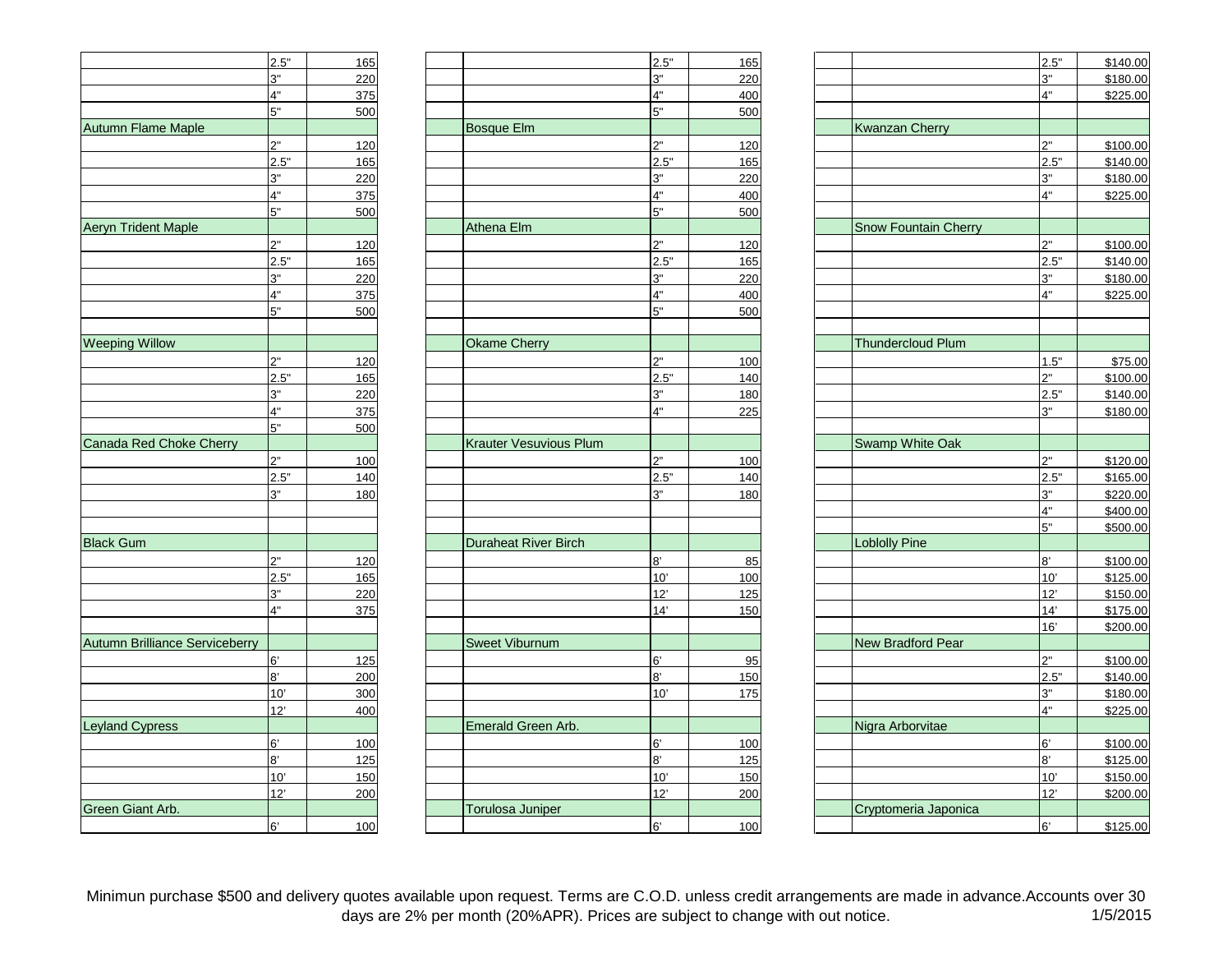|                          | 8'             | 125        |
|--------------------------|----------------|------------|
|                          | 10'            | 150        |
|                          | 12'            | 200        |
| Cryptomeria Radicans     |                |            |
|                          | 6'             | 125        |
|                          | 8'             | <u>185</u> |
|                          | 10'            | 250        |
|                          | 12'            | 325        |
| <b>Carolina Sapphire</b> |                |            |
|                          | 6'             | 100        |
|                          | 8'             | 125        |
|                          | 10'            | 150        |
|                          | <u>12'</u>     | 200        |
|                          |                |            |
| Eastern Red Cedar        |                |            |
|                          | 6,             | 100        |
|                          | 8'             | 125        |
|                          | 10'            | 150        |
|                          | 12'            | 200        |
| Muskogee Crape(MS&ST)    |                |            |
|                          | 8'             | <u>100</u> |
|                          | 10'            | 140        |
|                          | 12'            | 180        |
|                          | 14'            | 250        |
| <b>Sioux Crape</b>       |                |            |
|                          | 8'             | 100        |
|                          | 10'            | 140        |
|                          | 12'            | 180        |
|                          | 14'            | 250        |
| Nellie R. Stevens        |                |            |
|                          | 6'             | 95         |
|                          | 8'             | 165        |
|                          | 10'            | 300        |
|                          | 12'            | 400        |
| <b>Emily Bruner</b>      |                |            |
|                          | 6,             | 95         |
|                          | 8'             | 165        |
|                          | 10'            | 300        |
|                          | 12'            | 400        |
|                          | 14'            | 500        |
| <b>Sizzler Holly</b>     |                |            |
|                          | 6'             | 120        |
|                          | $\overline{I}$ | 165        |
|                          | 8,             | 200        |
|                          | 9'             | 250        |
| <b>Sky Pencil Holly</b>  |                |            |
|                          | $\mathbf{A}$   | 75         |
|                          |                |            |

|                          | 8'                   | 125        |
|--------------------------|----------------------|------------|
|                          | 10'                  | 150        |
|                          | 12'                  | 200        |
| <b>Brodie Juniper</b>    |                      |            |
|                          | 6'                   | 100        |
|                          | 8'                   | 125        |
|                          | 10'                  | 150        |
|                          | 12'                  | 200        |
| <b>Silver Smoke</b>      |                      |            |
|                          | 6'                   | 100        |
|                          | 8'                   | 125        |
|                          | 10'                  | 150        |
|                          | 12'                  | 200        |
|                          |                      |            |
| Crippsii                 |                      |            |
|                          |                      |            |
|                          | 6'<br>$\overline{7}$ | 125        |
|                          |                      | 150        |
|                          | 8'                   | 185        |
|                          |                      |            |
| Catawba Crape            |                      |            |
|                          | 8'                   | <u>100</u> |
|                          | 10'                  | 140        |
|                          | 12'                  | 180        |
|                          | 14'                  | 250        |
| Miami Crape              |                      |            |
|                          | 8'                   | 100        |
|                          | 10'                  | 140        |
|                          | 12'                  | 180        |
|                          | 14'                  | 250        |
| Foster #2                |                      |            |
|                          | 6'                   | 95         |
|                          | 8'                   | 165        |
|                          | 10'                  | 300        |
|                          | 12'                  | 400        |
| Savannah                 |                      |            |
|                          | 6'                   | 95         |
|                          | 8'                   | 165        |
|                          | 10'                  | 300        |
|                          | 12'                  | 400        |
|                          | 14'                  | 500        |
| <b>Burford Holly</b>     |                      |            |
|                          | 6'                   | 120        |
|                          | $\overline{I}$       | 165        |
|                          | 8'                   | 200        |
|                          | 9'                   |            |
| <b>Needlepoint Holly</b> |                      | 250        |
|                          |                      |            |
|                          | 5'                   | 100        |

|                            | 8'             | \$185.00 |
|----------------------------|----------------|----------|
|                            | 10'            | \$250.00 |
|                            | 12'            | \$325.00 |
| <b>High Shoals Juniper</b> |                |          |
|                            | 6'             | \$100.00 |
|                            | 8'             | \$125.00 |
|                            | 10'            | \$150.00 |
|                            | 12'            | \$200.00 |
| <b>Italian Cypress</b>     |                |          |
|                            | 6'             | \$125.00 |
|                            | 8'             | \$185.00 |
|                            | 10'            | \$250.00 |
|                            | 12'            | \$325.00 |
|                            |                |          |
| Steeplechase Arb.          |                |          |
|                            | 6'             | \$100.00 |
|                            | 8'             | \$125.00 |
|                            | 10'            | \$150.00 |
|                            |                |          |
| Natchez Crape(MS&ST)       |                |          |
|                            | 8'             | \$100.00 |
|                            | 10'            | \$140.00 |
|                            | 12'            | \$180.00 |
|                            | 14'            | \$250.00 |
| Tuscarora Crape            |                |          |
|                            | 8'             | \$100.00 |
|                            | 10'            | \$140.00 |
|                            | 12'            | \$180.00 |
|                            | 14'            | \$250.00 |
| <b>Little Red Holly</b>    |                |          |
|                            | 6'             | \$95.00  |
|                            | 8'             | \$165.00 |
|                            | 10'            | \$300.00 |
|                            |                |          |
| <b>Thunderhead Holly</b>   |                |          |
|                            | 6'             | \$120.00 |
|                            | $\overline{7}$ | \$165.00 |
|                            | 8'             | \$200.00 |
|                            | 9'             | \$250.00 |
|                            |                |          |
| East Palatka Holly         |                |          |
|                            | 6'             | \$95.00  |
|                            | 8'             | \$165.00 |
|                            | 10'            | \$300.00 |
|                            |                |          |
| <b>Yaupon Holly</b>        |                |          |
|                            | 4'             | \$75.00  |

Minimun purchase \$500 and delivery quotes available upon request. Terms are C.O.D. unless credit arrangements are made in advance. Accounts over 30<br>1/5/2015 days are 2% per month (20%APR). Prices are subject to change with 1/5/2015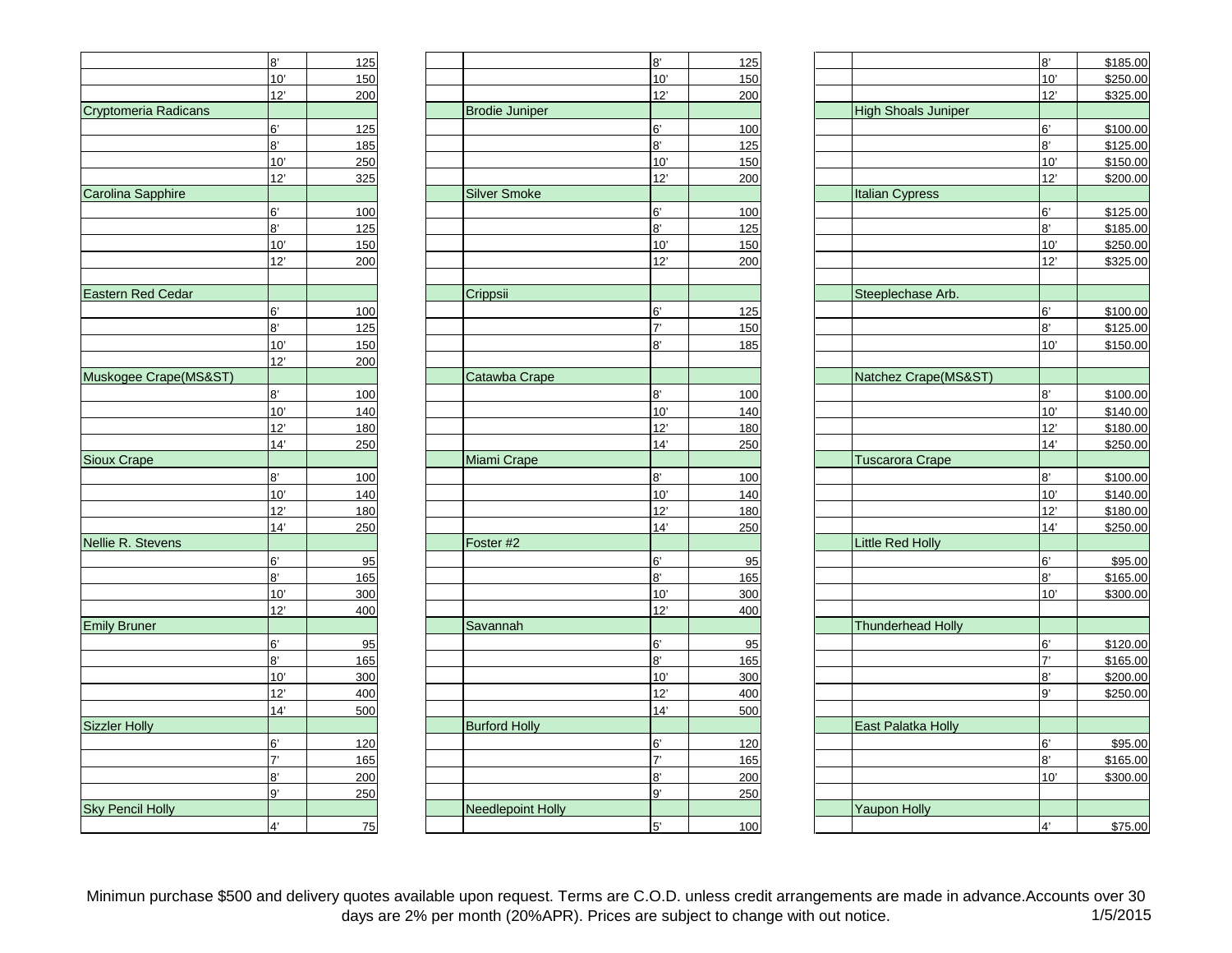|                               | 5'             | 85         |
|-------------------------------|----------------|------------|
|                               | 6'             | 100        |
|                               |                |            |
| Pineapple Guava               |                |            |
|                               | 6'             | 125        |
|                               | 8'             | 250        |
|                               |                |            |
|                               |                |            |
| Fragrant Tea Olive            |                |            |
|                               | 6'             | 95         |
|                               | 8'             | 165        |
|                               |                |            |
|                               |                |            |
|                               |                |            |
| <b>Shoal Creek Chastetree</b> |                |            |
|                               | 6'             | 95         |
|                               | 8'             | 150        |
|                               | 10'            | 175        |
| <b>DD Blanchard</b>           |                |            |
|                               | 8'             | 150        |
|                               | 10'            | 190        |
|                               | 12'            | 280        |
|                               | 14'            | 335        |
|                               | 16'            | 400        |
| <b>MGTIG</b>                  |                |            |
|                               | 8'             | 150        |
|                               | 10'            | 190        |
|                               | 12'            | 280        |
|                               | 14'<br>16'     | 335        |
| Jane Magnolia                 |                | 400        |
|                               | 6'             |            |
|                               | 8'             | 125        |
|                               | 10'            | 225<br>325 |
|                               |                |            |
| Viridis Jap. Maple            |                |            |
|                               | 3'             | 200        |
|                               | $\overline{4}$ | 250        |
|                               | 5'             | 300        |
|                               | 6'             | 350        |
| Crimson Queen Jap. Maple      |                |            |
|                               | 3'             | 200        |
|                               | $\overline{4}$ | 250        |
|                               | 5'             | 300        |
|                               | 6'             | 350        |
| Sango Kaku Jap. Maple         |                |            |
|                               | 6'             | 250        |
|                               |                |            |

|                               | 5'  | 85  |                            | 6'                    | 125 |                            | 5'           | \$85.00  |
|-------------------------------|-----|-----|----------------------------|-----------------------|-----|----------------------------|--------------|----------|
|                               | 6'  | 100 |                            | $\overline{7}$        | 165 |                            | 6'           | \$100.00 |
|                               |     |     |                            | 8'                    | 200 |                            |              |          |
| Pineapple Guava               |     |     | <b>Texas Sage</b>          |                       |     | Cleyera Japonica           |              |          |
|                               | 6'  | 125 |                            | 4'                    | 75  |                            | 4'           | \$85.00  |
|                               | 8'  | 250 |                            | 5'                    | 85  |                            | 5'           | \$115.00 |
|                               |     |     |                            | 6'                    | 100 |                            | 6'           | \$150.00 |
|                               |     |     |                            |                       |     |                            | 8'           | \$300.00 |
| <b>Fragrant Tea Olive</b>     |     |     | Recurve Ligustrum          |                       |     | <b>Waxleaf Ligustrum</b>   |              |          |
|                               | 6'  | 95  |                            | 5'                    | 80  |                            | 5'           | \$80.00  |
|                               | 8'  | 165 |                            | 6'                    | 95  |                            | 6'           | \$95.00  |
|                               |     |     |                            | $\mathbf{7}$          | 150 |                            | $\mathbf{7}$ | \$150.00 |
|                               |     |     |                            | 8'                    | 170 |                            | R            | \$170.00 |
|                               |     |     |                            |                       |     |                            |              |          |
| <b>Shoal Creek Chastetree</b> |     |     | Professor Sargent Camellia |                       |     | Edith Bogue Mag.           |              |          |
|                               | 6'  | 95  |                            | 4'                    | 200 |                            | 8'           | \$150.00 |
|                               | 8'  | 150 |                            | 5'                    | 250 |                            | 10'          | \$190.00 |
|                               | 10' | 175 |                            | 6'                    | 300 |                            | 12'          | \$280.00 |
| <b>DD Blanchard</b>           |     |     | Claudia Wannamaker         |                       |     | Bracken's Brown Beauty     |              |          |
|                               | 8'  | 150 |                            | 8'                    | 150 |                            | 8'           | \$150.00 |
|                               | 10' | 190 |                            | 10'                   | 190 |                            | 10'          | \$190.00 |
|                               | 12' | 280 |                            | 12'                   | 280 |                            | 12'          | \$280.00 |
|                               | 14' | 335 |                            | 14'                   | 335 |                            | 14'          | \$335.00 |
|                               | 16' | 400 |                            | 16'                   | 400 |                            | 16'          | \$400.00 |
| <b>MGTIG</b>                  |     |     | Alta                       |                       |     | <b>Little Gem</b>          |              |          |
|                               | 8'  | 150 |                            | 8'                    | 150 |                            | 6'           | \$125.00 |
|                               | 10' | 190 |                            | 10'                   | 190 |                            | 8'           | \$200.00 |
|                               | 12' | 280 |                            | 12'                   | 280 |                            | 10'          | \$300.00 |
|                               | 14' | 335 |                            | 14'                   | 335 |                            | 12'          | \$375.00 |
|                               | 16' | 400 |                            | 16'                   | 400 |                            |              |          |
| Jane Magnolia                 |     |     | Ribbonleaf Jap. Maple      |                       |     | Fireglow Jap. Maple        |              |          |
|                               | 6'  | 125 |                            | 6'                    | 250 |                            | 6'           | \$250.00 |
|                               | 8'  | 225 |                            | 7'                    | 300 |                            | 7'           | \$300.00 |
|                               | 10' | 325 |                            | 8'                    | 350 |                            | 8'           | \$350.00 |
|                               |     |     |                            | 10'                   | 400 |                            | 10'          | \$400.00 |
| Viridis Jap. Maple            |     |     | Bloodgood Jap. Maple       |                       |     | Sieryu Jap. Maple          |              |          |
|                               | 3'  | 200 |                            | 6'                    | 250 |                            | 6'           | \$250.00 |
|                               | 4'  | 250 |                            | $\overline{7}$        | 300 |                            | 7'           | \$300.00 |
|                               | 5'  | 300 |                            | $\mathsf{R}^{\prime}$ | 350 |                            | 8'           | \$350.00 |
|                               | 6'  | 350 |                            | 10'                   | 400 |                            | 10'          | \$400.00 |
| Crimson Queen Jap. Maple      |     |     | <b>Red Dragon</b>          |                       |     | Green Leaf Jap. Maple      |              |          |
|                               | 3'  | 200 |                            | 3'                    | 200 |                            | 6'           | \$250.00 |
|                               | 4'  | 250 |                            | 4'                    | 250 |                            | 7'           | \$300.00 |
|                               | 5'  | 300 |                            | 5'                    | 300 |                            | 8'           | \$350.00 |
|                               | 6'  | 350 |                            | 6'                    | 350 |                            | 10'          | \$400.00 |
| Sango Kaku Jap. Maple         |     |     | Tamukeyama                 |                       |     | Shawnee Brave Bald Cypress |              |          |
|                               | 6'  | 250 |                            | 3'                    | 200 |                            | 2"           | \$120.00 |
|                               |     |     |                            |                       |     |                            |              |          |

| 5'                                     | 85         |                            | 6'            | 125        |                            | 5'                    | \$85.00              |
|----------------------------------------|------------|----------------------------|---------------|------------|----------------------------|-----------------------|----------------------|
| 6'                                     | 100        |                            | $\mathbf{7}$  | 165        |                            | 6'                    | \$100.00             |
|                                        |            |                            | 8'            | 200        |                            |                       |                      |
|                                        |            | <b>Texas Sage</b>          |               |            | Cleyera Japonica           |                       |                      |
| 6'                                     | 125        |                            | 4'            | 75         |                            | 4'                    | \$85.00              |
| 8'                                     | 250        |                            | 5'            | 85         |                            | 5'                    | \$115.00             |
|                                        |            |                            | 6'            | 100        |                            | 6'                    | \$150.00             |
|                                        |            |                            |               |            |                            | 8'                    | \$300.00             |
|                                        |            | Recurve Ligustrum          |               |            | <b>Waxleaf Ligustrum</b>   |                       |                      |
|                                        | 95         |                            | $5'$          | 80         |                            | 5'                    | \$80.00              |
| 6'<br>8'                               | 165        |                            | 6'            | 95         |                            | 6'                    | \$95.00              |
|                                        |            |                            | 7'            | 150        |                            | $\mathbf{7}^{\prime}$ | \$150.00             |
|                                        |            |                            | 8'            | 170        |                            | 8'                    | \$170.00             |
|                                        |            |                            |               |            |                            |                       |                      |
|                                        |            | Professor Sargent Camellia |               |            | Edith Bogue Mag.           |                       |                      |
|                                        | 95         |                            | 4'            | 200        |                            | 8'                    | \$150.00             |
| 6'<br>8'                               | 150        |                            | 5'            | 250        |                            | 10'                   | \$190.00             |
| 10'                                    | 175        |                            | 6'            | 300        |                            | 12'                   | \$280.00             |
|                                        |            | Claudia Wannamaker         |               |            | Bracken's Brown Beauty     |                       |                      |
| 8'                                     | 150        |                            | 8'            | 150        |                            | 8'                    | \$150.00             |
| 10'                                    | 190        |                            | 10'           | 190        |                            | 10'                   | \$190.00             |
| 12'                                    | 280        |                            | 12'           | 280        |                            | 12'                   | \$280.00             |
| 14'                                    | 335        |                            | 14'           | 335        |                            | 14'                   | \$335.00             |
| 16'                                    | 400        |                            | 16'           | 400        |                            | 16'                   | \$400.00             |
|                                        |            | Alta                       |               |            | <b>Little Gem</b>          |                       |                      |
| 8'                                     | 150        |                            | 8'            | 150        |                            | $6^\prime$            | \$125.00             |
| 10'                                    | 190        |                            | 10'           | 190        |                            | 8'                    | \$200.00             |
| 12'                                    | 280        |                            | 12'           | 280        |                            | 10'                   | \$300.00             |
| 14'                                    | 335        |                            | 14'           | 335        |                            | 12'                   | \$375.00             |
| 16'                                    | 400        |                            | 16'           | 400        |                            |                       |                      |
|                                        |            | Ribbonleaf Jap. Maple      |               |            | Fireglow Jap. Maple        |                       |                      |
| 6'                                     | 125        |                            | 6'            | 250        |                            | 6'                    | \$250.00             |
| 8'                                     | 225        |                            | $\mathbf{7}$  | 300        |                            | 7'                    | \$300.00             |
| 10'                                    | 325        |                            | 8'            | 350        |                            | 8'                    | \$350.00             |
|                                        |            |                            | 10'           | 400        |                            | 10'                   | \$400.00             |
|                                        |            | Bloodgood Jap. Maple       |               |            | Sieryu Jap. Maple          |                       |                      |
|                                        |            |                            | 6'            |            |                            | 6'                    |                      |
| $\frac{3^7}{4^7}$<br>$\frac{5^7}{6^7}$ | 200<br>250 |                            | $\mathbf{7}'$ | 250<br>300 |                            | 7'                    | \$250.00<br>\$300.00 |
|                                        |            |                            | 8'            |            |                            | 8'                    |                      |
|                                        | 300        |                            |               | 350        |                            | 10'                   | \$350.00             |
|                                        | 350        |                            | 10'           | 400        |                            |                       | \$400.00             |
|                                        |            | <b>Red Dragon</b>          |               |            | Green Leaf Jap. Maple      |                       |                      |
| 3'                                     | 200        |                            | 3'            | 200        |                            | 6'                    | \$250.00             |
| $\overline{4}$                         | 250        |                            | 4'            | 250        |                            | $\overline{7}$        | \$300.00             |
| 5'                                     | 300        |                            | 5'            | 300        |                            | 8'                    | \$350.00             |
| 6'                                     | 350        |                            | 6'            | 350        |                            | 10'                   | \$400.00             |
|                                        |            | Tamukeyama                 |               |            | Shawnee Brave Bald Cypress |                       |                      |
| 6'                                     | 250        |                            | 3'            | 200        |                            | 2"                    | \$120.00             |

Minimun purchase \$500 and delivery quotes available upon request. Terms are C.O.D. unless credit arrangements are made in advance.Accounts over 30 days are 2% per month (20%APR). Prices are subject to change with out notice. 1/5/2015